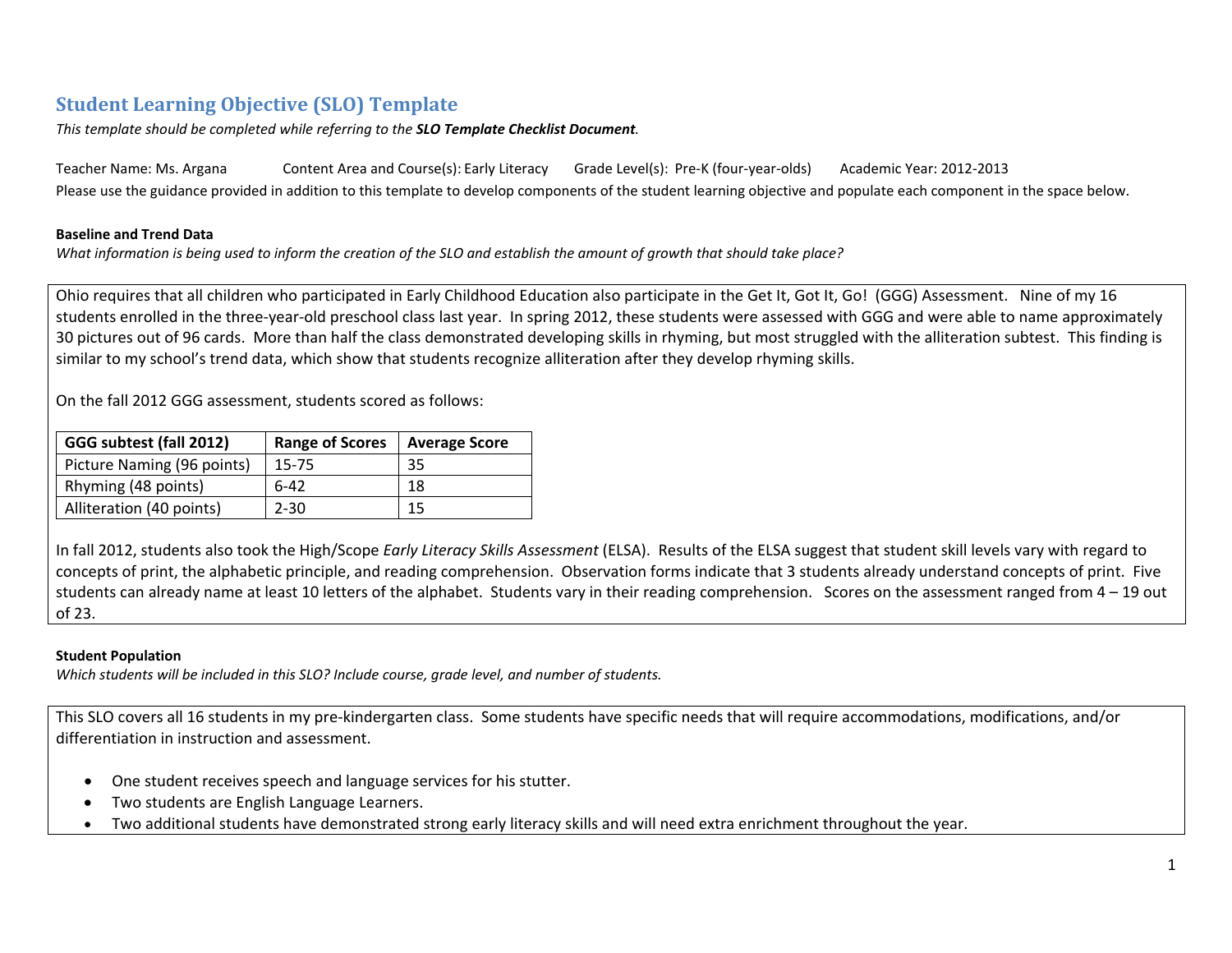#### **Interval of Instruction**

*What is the duration of the course that the SLO will cover? Include beginning and end dates.*

The interval of instruction is from September 2012 through May 2013.

#### **Standards and Content**

*What content will the SLO target? To what related standards is the SLO aligned?*

This target will focus on five early literacy skills: vocabulary, print knowledge/concepts of print, phonological awareness, the alphabetic principle, and reading comprehension. It aligns with the reading strand of Ohio Early Learning Content Standards for Reading in pre‐kindergarten.

### **Assessment(s)**

*What assessment(s) will be used to measure student growth for this objective?*

I will assess students using the GGG assessment. We already administer it in the fall and spring (per Ohio Department of Education requirements). The test is considered both valid and reliable and only five minutes per student to administer. The three subtests of GGG measure vocabulary and phonological awareness (specifically, alliteration and rhyming).

The GGG assessment does not provide enough information about my students' learning in print knowledge/concepts of print, the alphabetic principle, and reading comprehension. To test these skills, I will use the High/Scope Early Literacy Skills Assessment (ELSA). This assessment is also valid and reliable and is presented in <sup>a</sup> storybook form that is appropriate for early learners. All preschool teachers in the building have been trained on this assessment. Students have already taken the assessment in fall 2012 and I will give the assessment again in April to determine student growth.

My student with <sup>a</sup> speech impediment will receive all accommodations my school's speech language therapist suggests and student's IEP requires.

My two ELL students will receive assessment accommodations and modifications based upon the suggestions of the ELL specialist. The ELSA is available in Spanish so, if appropriate, my ELL student whose primary language is Spanish may take the ELSA assessment in Spanish or English; I will consult with the ELL specialist to select the most appropriate test form given my student's needs. My other ELSA student (and, if my Spanish-speaking ELL student also takes the English form) will complete the ELSA assessment in two sittings (as recommended in the *Early Literacy Skills Assessment* (ELSA) FAQ document).

Throughout the year, I will monitor my students' progress with formative assessments. These may include using checklists to record student behaviors during instruction or short one‐on‐one progress checks conducted by myself or my aide.